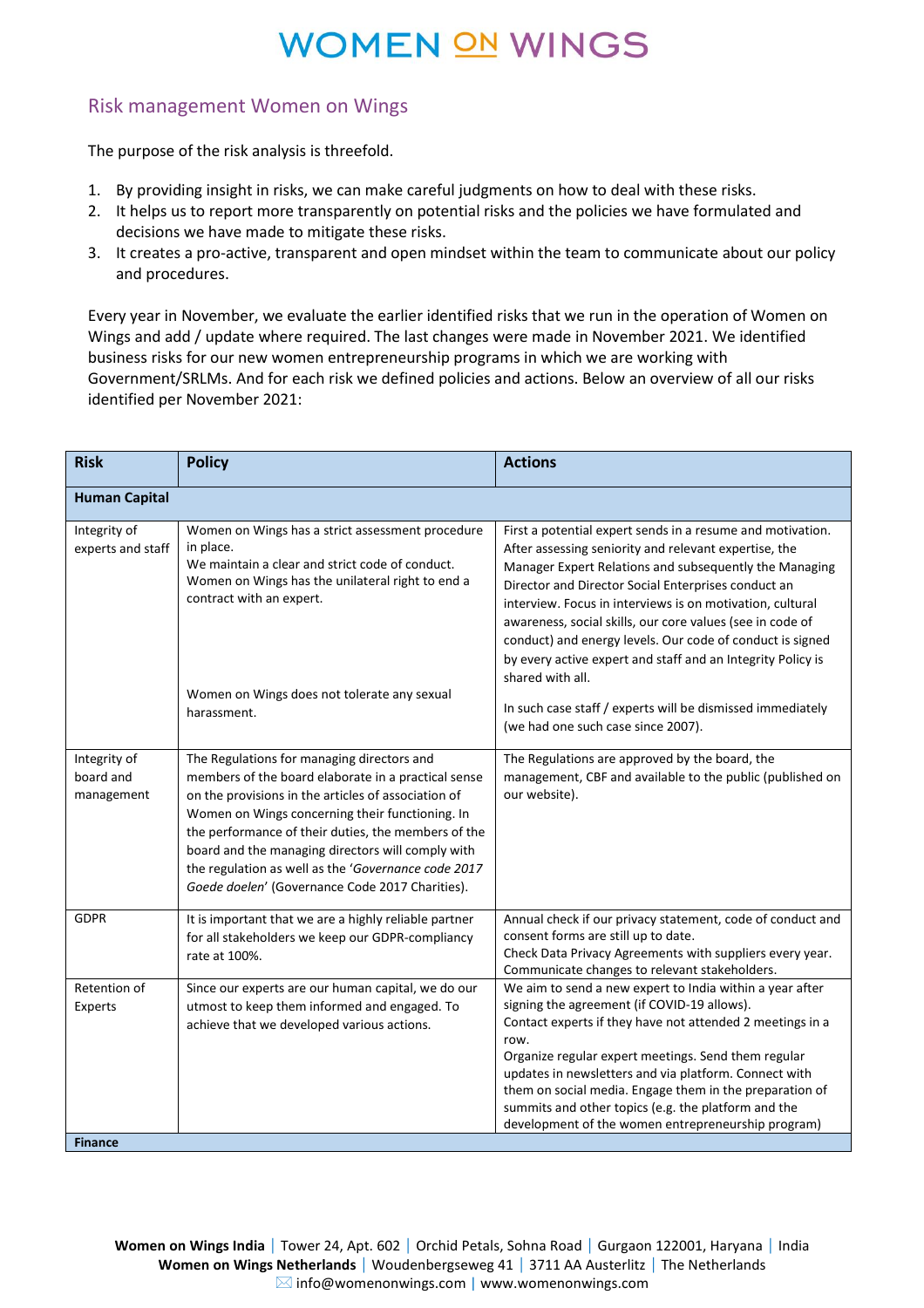| Application of<br>funds<br>Forex                       | Reporting is in line with RJ 650/640 guidelines of<br>Fondsenwervende Instellingen.<br>Remuneration is in line with guideline Code Goed<br>Bestuur voor Goede Doelen, VFI.<br>We comply with ANBI rules and CBF regulation.<br>In India, Reporting is in line with guidelines of<br>RBI/FEMA.<br>Remuneration is in line with guideline Code of<br>Income Tax Act.<br>Compliances with GST law.<br>Our policy is to minimize foreign currency risk to<br>protect the value of our reserves from the negative | Annual audits in NL and India verifies compliance with the<br>mentioned guidelines and rules.<br>Responsibility transparency annual report rests with team<br>and critical readers.<br>We invoice quarterly from Wings International Pvt Ltd to<br>Stichting to minimize the risk.                                                                                                                                                                                                                                              |
|--------------------------------------------------------|--------------------------------------------------------------------------------------------------------------------------------------------------------------------------------------------------------------------------------------------------------------------------------------------------------------------------------------------------------------------------------------------------------------------------------------------------------------------------------------------------------------|---------------------------------------------------------------------------------------------------------------------------------------------------------------------------------------------------------------------------------------------------------------------------------------------------------------------------------------------------------------------------------------------------------------------------------------------------------------------------------------------------------------------------------|
|                                                        | impact of exchange rate fluctuations. The overall<br>strategy will be to match cash flows from revenues<br>to expenditures where practicable.                                                                                                                                                                                                                                                                                                                                                                | We evaluate our risk exposure annually and discuss the<br>same in the board meeting.                                                                                                                                                                                                                                                                                                                                                                                                                                            |
| Reserves and<br>Investment<br>policy                   | Any surplus funds will be held in an interest-bearing<br>account, linked to our current account, with a solid<br>Dutch or Indian bank. Reserves and funds will be<br>used for the foundation's objectives.                                                                                                                                                                                                                                                                                                   | As per ANBI guidelines, reserve utilization document has<br>been prepared and approved by Blömer Auditors.                                                                                                                                                                                                                                                                                                                                                                                                                      |
| Single bank<br>account                                 | Deposit guarantee scheme of maximum 100,000<br>euro per bank account.                                                                                                                                                                                                                                                                                                                                                                                                                                        | Dutch savings at Rabobank exceed the deposit guarantee<br>scheme. We have opened a new bank account with ABN<br>AMRO bank. This also mitigates the risk of bankruptcy<br>Rabobank.                                                                                                                                                                                                                                                                                                                                              |
| Change of FCRA<br>rules by<br>government at<br>anytime | The Indian Government announced new FCRA bill<br>(Sept 2020): the new rules are more stringent for<br>getting funds through FCRA.                                                                                                                                                                                                                                                                                                                                                                            | We have mitigated this risk by not applying for FCRA.                                                                                                                                                                                                                                                                                                                                                                                                                                                                           |
| Fraud                                                  | We follow the rules and regulations and mitigate the<br>risk of fraud.                                                                                                                                                                                                                                                                                                                                                                                                                                       | We follow up on Blömer's recommendations in annual<br>audit.<br>We work according to the 4 eyes' principle.<br>We implemented 2nd signature Dutch bank account.<br>We implemented SMS verification code Indian bank<br>account.                                                                                                                                                                                                                                                                                                 |
| <b>Communications</b>                                  |                                                                                                                                                                                                                                                                                                                                                                                                                                                                                                              |                                                                                                                                                                                                                                                                                                                                                                                                                                                                                                                                 |
| Reputation<br>management                               | The online community platform is open for<br>authorized members only who can post and<br>comment without that being screened.<br>Our social media are open to the public.                                                                                                                                                                                                                                                                                                                                    | To mitigate the risk of bad language/posts on our<br>community forum, we define keywords which are flagged<br>to the management when published.<br>Every post is checked by the communication team.<br>We read all comments and posts on our social media. Since<br>2007 it has happened 1x that a person tweeted negatively<br>about us.<br>We check facts, especially when it comes from outside<br>messages.<br>Our own articles on our website about partners or experts<br>are always sent for approval before publishing. |
| <b>Crisis</b><br>communication                         | We have defined crisis communication guidelines.                                                                                                                                                                                                                                                                                                                                                                                                                                                             | For this, we have an escalation routing policy for<br>communication.                                                                                                                                                                                                                                                                                                                                                                                                                                                            |
| <b>Partners</b>                                        |                                                                                                                                                                                                                                                                                                                                                                                                                                                                                                              |                                                                                                                                                                                                                                                                                                                                                                                                                                                                                                                                 |
| Integrity of<br>business<br>partners                   | We have a strict assessment procedure.<br>In contracts with business partners, we include<br>requirements on minimum age, working<br>environment and fair payments.<br>We do an annual check on compliance.                                                                                                                                                                                                                                                                                                  | We have a 3-level assessment before enrolling a new<br>partner:<br>Filled in written assessment form<br>Extensive calls with account manager<br>2-day field assessment by 2 persons<br>Since April 2019 we provide our consultancy on a low-bono<br>rate. Therefor we created new MOUs with a clause on<br>compliance requirements. However, we waived off all fees<br>because of COVID-19.<br>Once a year we have an extensive call/visit at the partner<br>to discuss these topics.                                           |

Women on Wings India | Tower 24, Apt. 602 | Orchid Petals, Sohna Road | Gurgaon 122001, Haryana | India **Women on Wings Netherlands** | Woudenbergseweg 41 | 3711 AA Austerlitz | The Netherlands [info@womenonwings.com](mailto:ineke@womenonwings.com) | www.womenonwings.com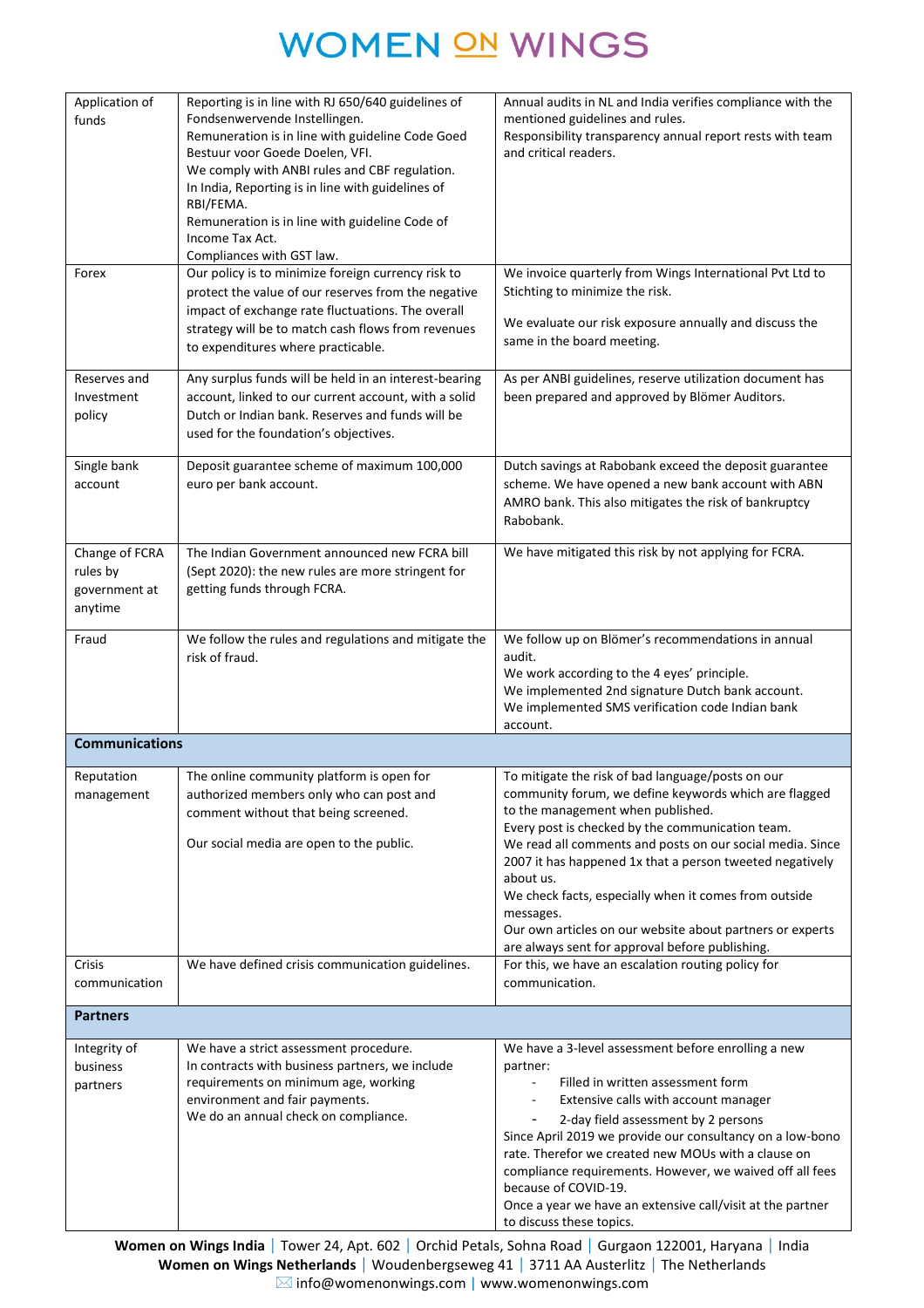|                         |                                                                                                               | In 2017 we stopped our collaboration with one partner                                                                  |
|-------------------------|---------------------------------------------------------------------------------------------------------------|------------------------------------------------------------------------------------------------------------------------|
|                         |                                                                                                               | because of non-compliance.                                                                                             |
| Efficiency of           | We measure impact at our business partners every                                                              | For this, we developed impact measurement forms in                                                                     |
| work                    | half of the financial year.                                                                                   | partnership with EY and Erasmus University.                                                                            |
| Integrity               | We will collaborate with parties whose core                                                                   | Network partners are always screened by a face-to-face                                                                 |
| development<br>partners | activities may be in direct conflict with the goals and<br>/or our values, or in any way limit our ability to | meeting with one of the management members.                                                                            |
|                         | provide our work.                                                                                             |                                                                                                                        |
| Integrity of            | We will not accept contributions from parties whose                                                           | Any controversial funding prospect shall be discussed on a                                                             |
| funding partners        | core activities may be in direct conflict with the<br>goals and / or values, or in any way limit our ability  | case-to-case basis with the board.                                                                                     |
|                         | to provide our work.                                                                                          |                                                                                                                        |
|                         | We will not accept contributions from parties<br>involved in activities that are not compliant with           | For example: we refused a potential donation from a large                                                              |
|                         | common rules and regulations regarding child                                                                  | institution since we did not believe in the merit of the                                                               |
|                         | labour, women rights, fair payments, and fair                                                                 | program.                                                                                                               |
|                         | working environment. Women on Wings reserves<br>the right to refuse donations from any party.                 |                                                                                                                        |
| $\mathsf{I}\mathsf{T}$  |                                                                                                               |                                                                                                                        |
| Cyber security          | Mitigating the risk to get hacked.                                                                            | We had our systems assessed by 'friendly hackers' and                                                                  |
|                         |                                                                                                               | followed up on their feedback.                                                                                         |
|                         |                                                                                                               | We make sure team works with licensed software.                                                                        |
|                         |                                                                                                               | We updated our website and email hosting with extra<br>security steps like a CAPTCHA and new spam filter.              |
|                         |                                                                                                               | The Women on Wings community platform is hosted by a                                                                   |
|                         |                                                                                                               | trusted IT partner.                                                                                                    |
|                         | Unexpected risk such as pandemic risk                                                                         |                                                                                                                        |
| Risk on our<br>model    | In case of travel restrictions, we continue operations<br>through online connect.                             | We will keep the connect with partners through webinars,<br>our platform and online consultancy to continue to support |
|                         |                                                                                                               | them.                                                                                                                  |
|                         |                                                                                                               |                                                                                                                        |
| Risk on our             | Closure of businesses of partners.                                                                            | Hedge our risk by creating a mix of business partners from                                                             |
| impact                  |                                                                                                               | different sectors and at different stages of evolution.                                                                |
| Risk on our             | Bankruptcy of funding partners.                                                                               | As per ANBI and Blömer Auditors continuity reserve will                                                                |
| funding                 |                                                                                                               | cover the risk of funding that may arise due to any reason.                                                            |
| Risk on staff and       | Loss of team spirit, anxiety, demotivation.                                                                   | We will keep staff and experts connected and motivated in                                                              |
| experts                 |                                                                                                               | regular online meetings.                                                                                               |
|                         | Business risks for new women entrepreneurship programs - working with Government/SRLMs                        |                                                                                                                        |
| Lack of focus           | We work with the state only if resources are                                                                  | Dedicated and focused team with measurable performance                                                                 |
| and reduced             | allocated specifically for us.                                                                                |                                                                                                                        |
| interest from           |                                                                                                               | Periodic progress report to be shared with CEO of SRLM.                                                                |
| the SRLM team           |                                                                                                               |                                                                                                                        |
| due to<br>managing      |                                                                                                               |                                                                                                                        |
| multiple                |                                                                                                               |                                                                                                                        |
| projects                |                                                                                                               |                                                                                                                        |
| Top                     | Will commence work once an MOU has been signed.                                                               | Sign a long-term MOU with the respective SRLM.                                                                         |
| management              |                                                                                                               |                                                                                                                        |
| change                  |                                                                                                               |                                                                                                                        |
| Weak                    | A program manager at each state as a link pin                                                                 | Hire a program manager stationed in the state who                                                                      |
| implementation          | between Women on Wings and the SRLM.                                                                          | oversees ground level implementation.                                                                                  |